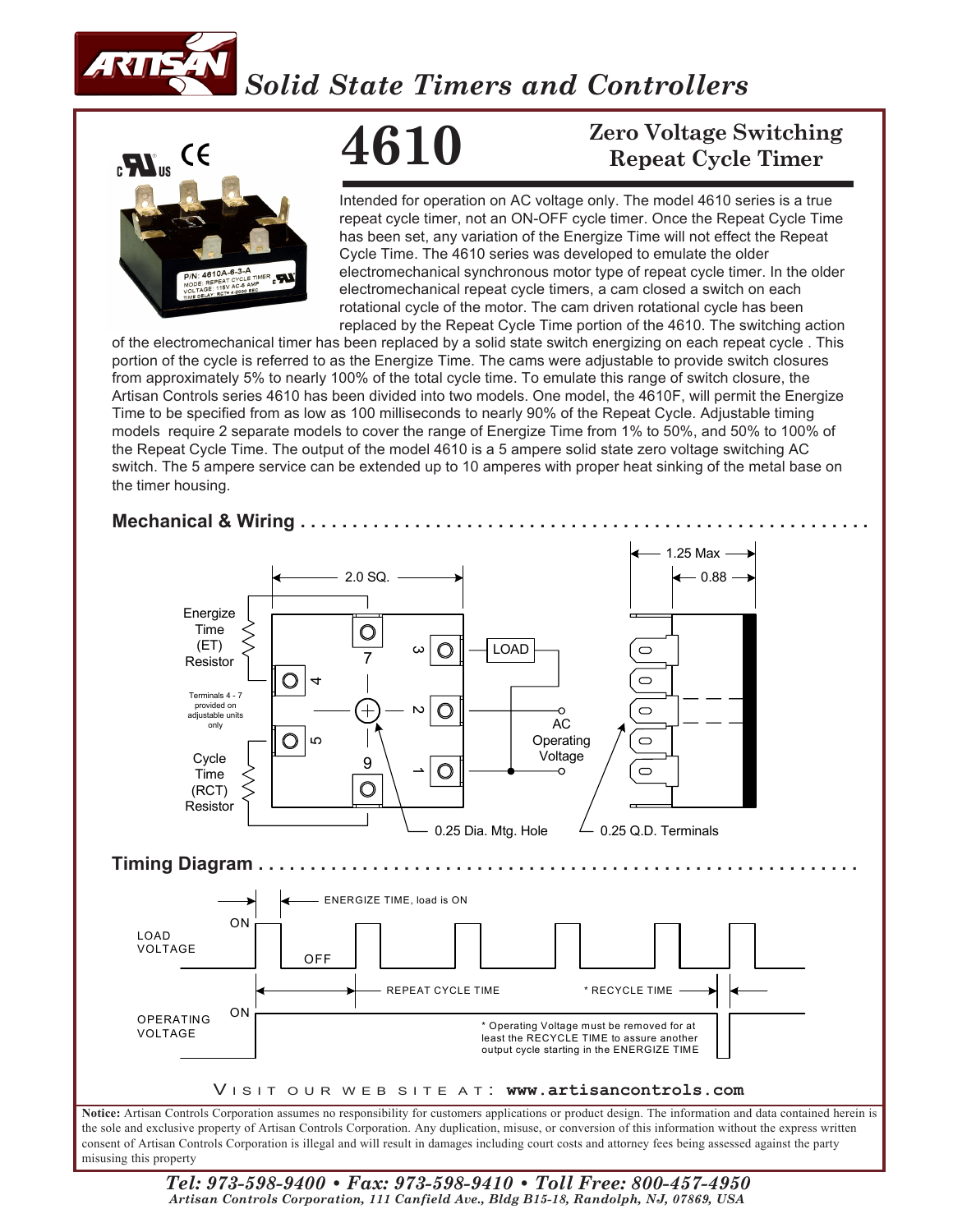

## External Timing Resistance Table (0 To 10 Meg Ohm Range) . . . . . . . . . . . . . . . . .

| <b>External Timing</b><br><b>Resistor in Ohms</b> | <b>REPEAT CYCLE TIME (RCT)</b> |      |      |      |       |
|---------------------------------------------------|--------------------------------|------|------|------|-------|
|                                                   | -1                             | $-2$ | $-3$ | -4   | -5    |
| 0 Ohms                                            | 0.2                            | 2    | 4    | 20   | 60    |
| 1 MEG                                             | 8                              | 60   | 200  | 1000 | 1800  |
| 3 MEG                                             | 24                             | 180  | 600  | 3000 | 5400  |
| 5 MEG                                             | 40                             | 300  | 1000 | 5000 | 9000  |
| 10 MEG                                            | 60                             | 600  | 2000 | 9000 | 16000 |
| Repeat Cycle Times (RCT) in Seconds               |                                |      |      |      |       |

The *External Timing Resistor* value shown illustrates the range of RCT (Repeat Cycle Time) that can be achieved with any of the five dash numbers.

000 | 9000 | potentiometer is used, the range will be 4 to Ex: The -3 will have a RCT of 4 seconds when the external resistor is set to 0 ohms (a short). If a 1 meg ohm potentiometer is connected across the RCT timing terminals, the RCT will be able to be adjusted from 4 to 200 seconds. If a 10 meg ohm 2000 seconds.

> Note: the ET (*Energize Time*) will range from 0 to 50% of the RCT for the -A *Range Restriction*, and 50% to 100% for the -B *Range Restriction* using the same value potentiometer as is used to set the RCT

## **Ordering Information . . . . . . . . . . . . . . . . . . . . . . . . . . . . . . . . . . . . . . . . . . . . . . . . . . . . . .**

| $Model$ $-$              | Voltage                                              | - RCT Time - RCT Tolerance -                                                                         |                                          | ET Time                                                                                            | - ET Tolerance                           |
|--------------------------|------------------------------------------------------|------------------------------------------------------------------------------------------------------|------------------------------------------|----------------------------------------------------------------------------------------------------|------------------------------------------|
| 4610F<br>Fixed<br>Timing | -4 24V AC<br>-5 48V AC<br>$-6$ 115V AC<br>-7 230V AC | Specify the<br><b>Fixed Repeat</b><br>Cycle Time<br>$(RCT)$ In<br>Seconds<br>From $0.2$ to<br>86,400 | $-A$ 2%<br>-B 5%<br>$-C$ 10%<br>$-D$ 20% | Specify the<br><b>Fixed Energize</b><br>Time $(ET)$ In<br>Seconds From<br>0.1 to 90% of<br>the RCT | $-A$ 2%<br>-B 5%<br>$-C$ 10%<br>$-D$ 20% |

|                      | Model - Voltage                                    | <b>RCT Time</b>                                 | <b>ET Range</b>                                                   |
|----------------------|----------------------------------------------------|-------------------------------------------------|-------------------------------------------------------------------|
| 4610A                | -4 24V AC<br>-5 48V AC<br>-6 115V AC<br>-7 230V AC | $-1$ 0.2 - 60<br>$-2$ 2 - 600<br>$-3$ 4 - 2,000 | -A<br>Energize Time is<br>1% - 50% of<br><b>Repeat Cycle Time</b> |
| Adjustable<br>Timing |                                                    | $-4$ 20 - 9,000<br>$-5$ 60 - 16,000             | -B<br>Energize Time is<br>50% - 100% of<br>Repeat Cycle Time      |

**Example No. 1: 4610A-6-3-A** Model 4610A with 115V AC operating voltage with an adjustable Repeat Cycle Time (RCT) from 4 to 2,000 seconds, with adjustable Energize Time (ET) from 2 to 1,000 seconds. The ET is adjustable up to a maximum of 50% of whatever the Repeat Cycle Time (RCT) is set for.

**Example No. 2: 4610A-6-3-B** Model 4610A with 115V AC operating voltage with an adjustable Repeat Cycle Time (RCT) from 4 to 2,000 seconds, with adjustable Energize Time (ET) from 2 to 2,000 seconds. The adjustable ET will always be added to 50% of whatever the Repeat Cycle Time (RCT) is set for. If the RCT were set to 1000 seconds, the ET would be 501 - 999 seconds.

**Example No. 3: 4610F-7-900-C-60-C** Model 4610F with 230V AC operating voltage with a fixed Repeat Cycle Time of 900 seconds  $\pm 10\%$  and a fixed Energize Time of 60 seconds  $\pm 10\%$ .

## V I <sup>S</sup> <sup>I</sup> T O <sup>U</sup> R W <sup>E</sup> B S <sup>I</sup> <sup>T</sup> E A T : **www.artisancontrols.com**

**Notice:** Artisan Controls Corporation assumes no responsibility for customers applications or product design. The information and data contained herein is the sole and exclusive property of Artisan Controls Corporation. Any duplication, misuse, or conversion of this information without the express written consent of Artisan Controls Corporation is illegal and will result in damages including court costs and attorney fees being assessed against the party misusing this property

> *Tel: 973-598-9400 • Fax: 973-598-9410 • Toll Free: 800-457-4950 Artisan Controls Corporation, 111 Canfield Ave., Bldg B15-18, Randolph, NJ, 07869, USA*